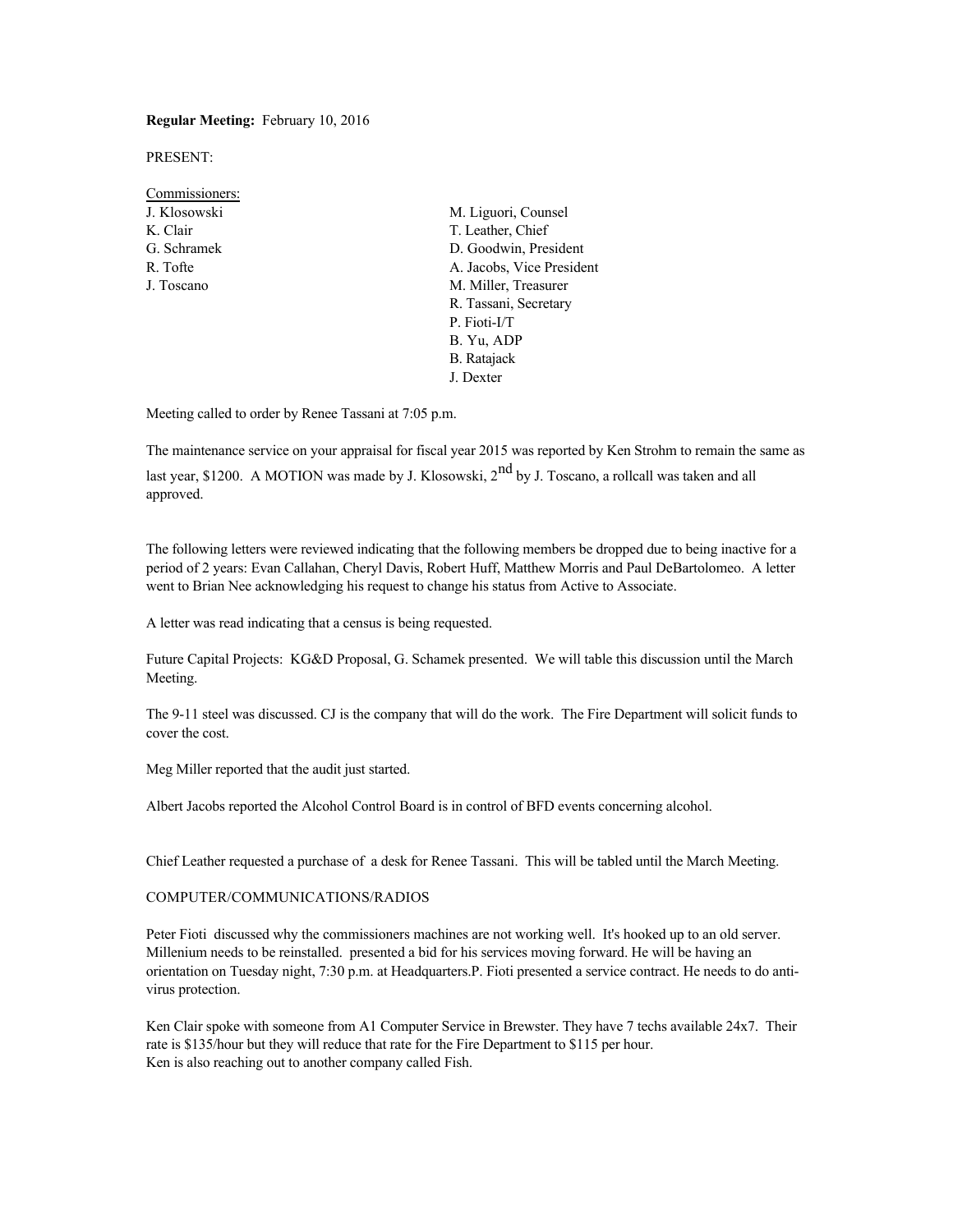Unication fire pagers were looked into. Chief Leather recommends purchasing 3 (\$495 each, total: \$1485). Motorolas were also looked into, Chief Leather recommends purchasing 4 (\$445 each, total:\$1780). A MOTION

was made by J. Klosowski,  $2^{nd}$  by K. Clair to allow these expenditures, a rollcall was taken and all approved.

**FACILITIES** 

Nothing new to report.

FIRE AND EMS EQUIPMENT

The stretchers for the ambulances were discussed. Albert Jacobs has done the research. The Stryker Performance Pro is what he recommends. The cost is: \$6735.14 and the 7 year warranty is \$1274. G. Schramek questioned why we are looking into new stretchers. Chief Leather reports due to wear.

Total expenditure: \$16018.28.A MOTION to purchase two Stryker Performance Pro Stretchers was made by K.

Clair, 2<sup>nd</sup> by J. Toscano, a rollcall was taken and all agreed.

Prices were compared from Sterno & Ferno, Stryker is a better model, will be purchased from a sole source provider.

FIRE ROADS

FIRE PREVENTION

Sparky costume has been sent out.

INSTALLATION DINNER

All set.

INSURANCE CLAIMS/VFBL

No insurance claims.

Benjamin Yu from ADP attended to discuss pay services (for mechanics and cleaners). He would recommend starting off with a "complete package" and dropping down to an "enhanced package" after 3 months. This would save us some money. The rate of pay for custodians is \$17.55/hour and the mechanic will be \$40.95.

We will no longer be employing an assistant mechanic.

Service in total is \$3796 including workmen's compensation.

Rick Tofte made a MOTION that we table this decision until March, G. Schramek 2<sup>nd</sup> this, a rollcall was taken and all agreed (with the exception of K. Clair who was unavailable).

LEGAL CONTACT/REPORTS

Nothing to report.

LOSAP

Rick discussed going to a group rate for Life Insurance to save money. A MOTION was made by R. Tofte, 2<sup>nd</sup> by K. Clair to approve this change, a rollcall was taken and all approve. A Special Mtg with K. Sibol will be held